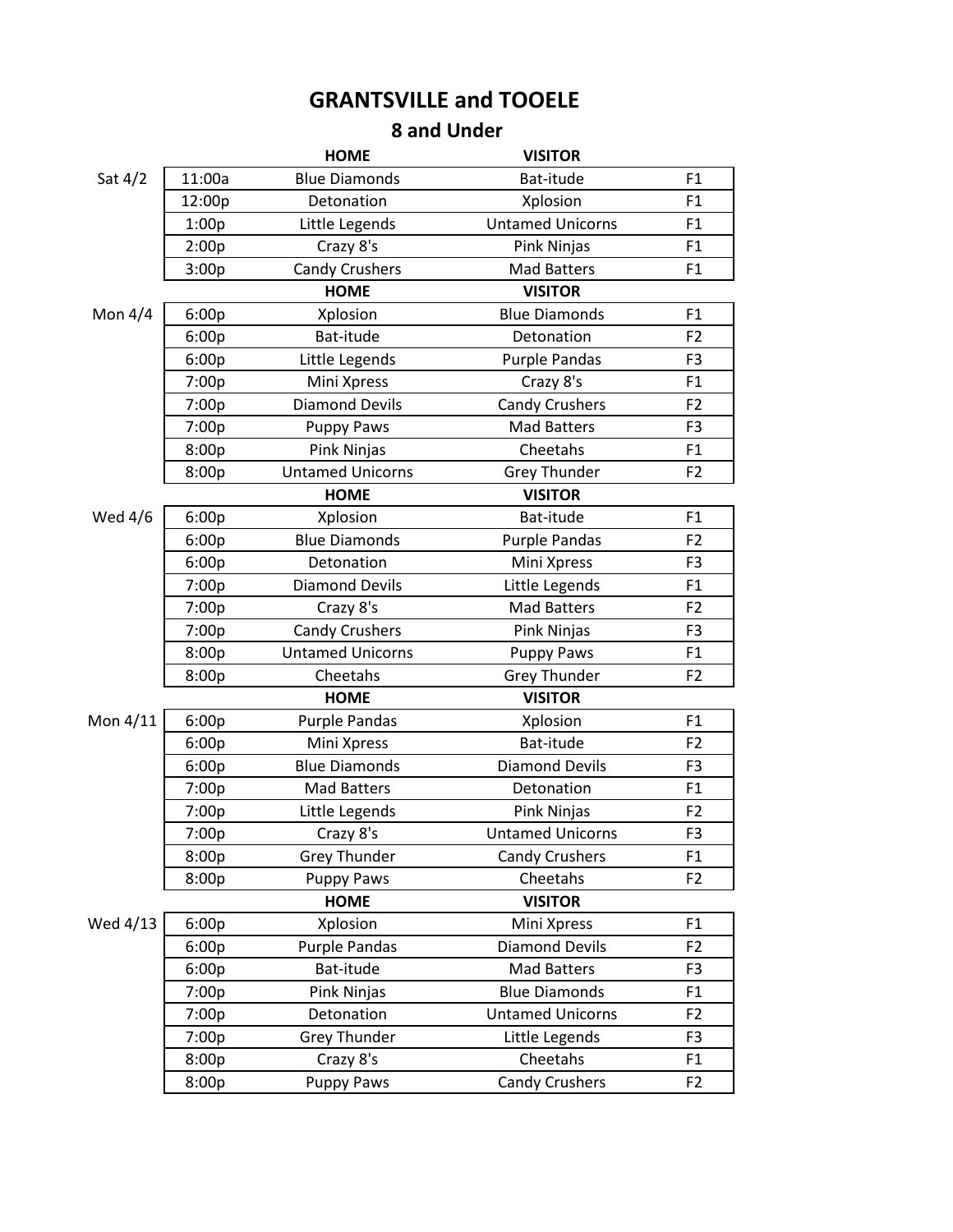|           |       | <b>HOME</b>             | <b>VISITOR</b>          |                |
|-----------|-------|-------------------------|-------------------------|----------------|
| Mon 4/18  | 6:00p | Xplosion                | <b>Diamond Devils</b>   | F <sub>1</sub> |
|           | 6:00p | <b>Mad Batters</b>      | Mini Xpress             | F <sub>2</sub> |
|           | 6:00p | Purple Pandas           | Pink Ninjas             | F <sub>3</sub> |
|           | 7:00p | <b>Untamed Unicorns</b> | Bat-itude               | F1             |
|           | 7:00p | <b>Grey Thunder</b>     | <b>Blue Diamonds</b>    | F <sub>2</sub> |
|           | 7:00p | Cheetahs                | Detonation              | F <sub>3</sub> |
|           | 8:00p | Little Legends          | <b>Puppy Paws</b>       | F1             |
|           | 8:00p | <b>Candy Crushers</b>   | Crazy 8's               | F <sub>2</sub> |
|           |       | <b>HOME</b>             | <b>VISITOR</b>          |                |
| Wed 4/20  | 6:00p | Xplosion                | <b>Mad Batters</b>      | F1             |
|           | 6:00p | <b>Diamond Devils</b>   | Pink Ninjas             | F <sub>2</sub> |
|           | 6:00p | <b>Untamed Unicorns</b> | Mini Xpress             | F3             |
|           | 7:00p | <b>Grey Thunder</b>     | <b>Purple Pandas</b>    | F1             |
|           | 7:00p | Bat-itude               | Cheetahs                | F <sub>2</sub> |
|           | 7:00p | <b>Puppy Paws</b>       | <b>Blue Diamonds</b>    | F <sub>3</sub> |
|           | 8:00p | <b>Candy Crushers</b>   | Detonation              | F1             |
|           | 8:00p | Little Legends          | Crazy 8's               | F <sub>2</sub> |
|           |       | <b>HOME</b>             | <b>VISITOR</b>          |                |
| Mon 4/25  | 6:00p | Pink Ninjas             | Xplosion                | F1             |
|           | 6:00p | <b>Mad Batters</b>      | <b>Untamed Unicorns</b> | F <sub>2</sub> |
|           | 6:00p | <b>Grey Thunder</b>     | <b>Diamond Devils</b>   | F <sub>3</sub> |
|           | 7:00p | Cheetahs                | Mini Xpress             | F1             |
|           | 7:00p | Purple Pandas           | <b>Puppy Paws</b>       | F <sub>2</sub> |
|           | 7:00p | Bat-itude               | <b>Candy Crushers</b>   | F <sub>3</sub> |
|           | 8:00p | Crazy 8's               | <b>Blue Diamonds</b>    | F1             |
|           | 8:00p | Little Legends          | Detonation              | F <sub>2</sub> |
|           |       | <b>HOME</b>             | <b>VISITOR</b>          |                |
| Wed 4/27  | 6:00p | Xplosion                | <b>Untamed Unicorns</b> | F1             |
|           | 6:00p | <b>Grey Thunder</b>     | Pink Ninjas             | F <sub>2</sub> |
|           | 6:00p | Cheetahs                | <b>Mad Batters</b>      | F <sub>3</sub> |
|           | 7:00p | <b>Diamond Devils</b>   | <b>Puppy Paws</b>       | F1             |
|           | 7:00p | <b>Candy Crushers</b>   | Mini Xpress             | F2             |
|           | 7:00p | Purple Pandas           | Crazy 8's               | F <sub>3</sub> |
|           | 8:00p | Detonation              | <b>Blue Diamonds</b>    | F1             |
|           | 8:00p | Bat-itude               | Little Legends          | F <sub>2</sub> |
|           |       | <b>HOME</b>             | <b>VISITOR</b>          |                |
| Mon $5/2$ | 6:00p | Xplosion                | Detonation              | F1             |
|           | 6:00p | <b>Blue Diamonds</b>    | Little Legends          | F <sub>2</sub> |
|           | 6:00p | Crazy 8's               | Bat-itude               | F3             |
|           | 7:00p | <b>Candy Crushers</b>   | <b>Purple Pandas</b>    | F1             |
|           | 7:00p | <b>Puppy Paws</b>       | Mini Xpress             | F <sub>2</sub> |
|           | 7:00p | Cheetahs                | <b>Diamond Devils</b>   | F <sub>3</sub> |
|           | 8:00p | Mad Batters             | <b>Grey Thunder</b>     | F1             |
|           | 8:00p | Pink Ninjas             | <b>Untamed Unicorns</b> | F <sub>2</sub> |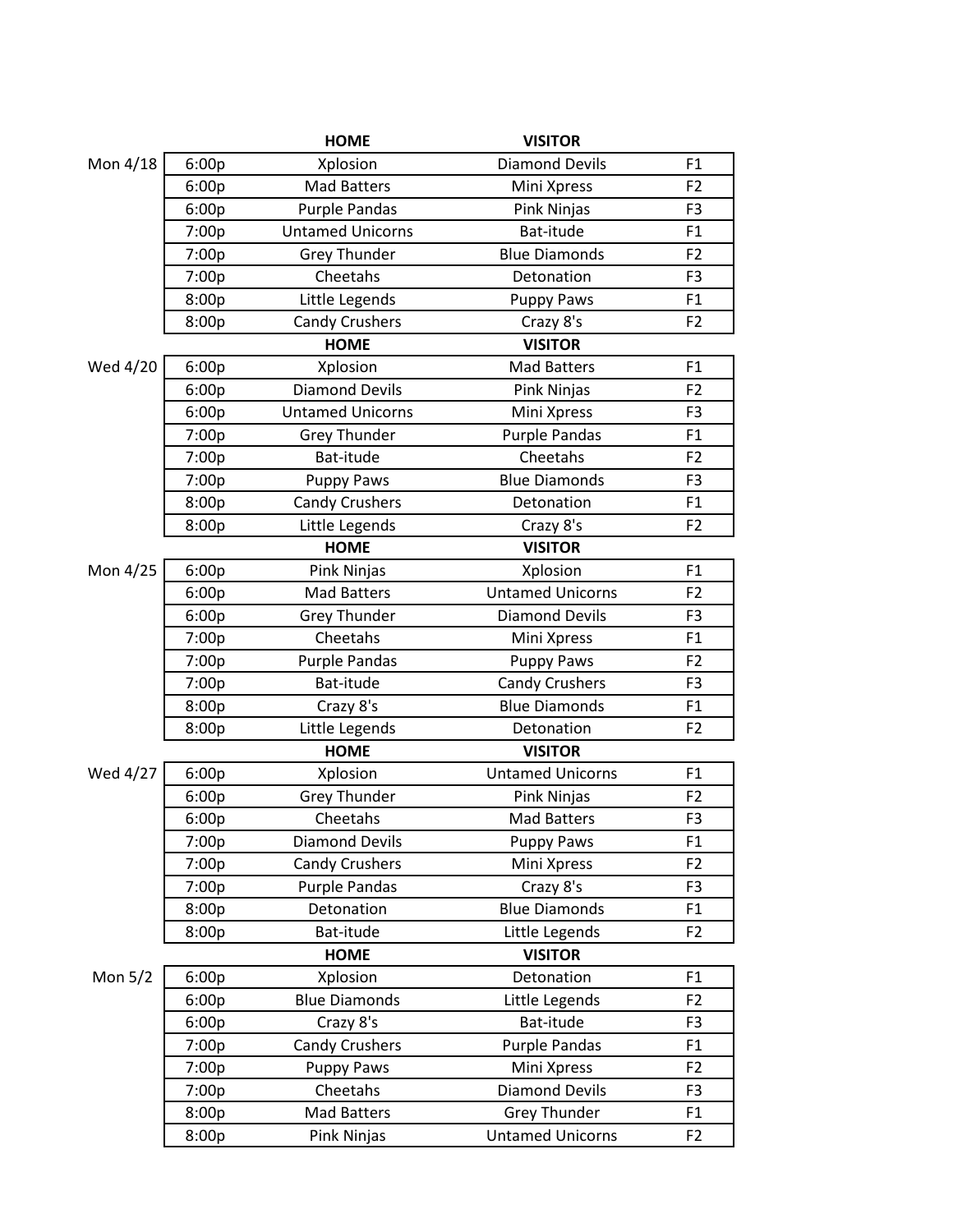|          |       | <b>HOME</b>             | <b>VISITOR</b>          |                |
|----------|-------|-------------------------|-------------------------|----------------|
| Wed 5/4  | 6:00p | Cheetahs                | Xplosion                | F1             |
|          | 6:00p | <b>Puppy Paws</b>       | <b>Grey Thunder</b>     | F <sub>2</sub> |
|          | 6:00p | <b>Candy Crushers</b>   | <b>Untamed Unicorns</b> | F <sub>3</sub> |
|          | 7:00p | Pink Ninjas             | Crazy 8's               | F <sub>1</sub> |
|          | 7:00p | <b>Mad Batters</b>      | Little Legends          | F <sub>2</sub> |
|          | 7:00p | Detonation              | <b>Diamond Devils</b>   | F <sub>3</sub> |
|          | 8:00p | <b>Blue Diamonds</b>    | Mini Xpress             | F <sub>1</sub> |
|          | 8:00p | Bat-itude               | Purple Pandas           | F <sub>2</sub> |
|          |       | <b>HOME</b>             | <b>VISITOR</b>          |                |
| Mon 5/9  | 6:00p | Puppy Paws              | Xplosion                | F <sub>1</sub> |
|          | 6:00p | Cheetahs                | <b>Candy Crushers</b>   | F <sub>2</sub> |
|          | 6:00p | Crazy 8's               | <b>Grey Thunder</b>     | F <sub>3</sub> |
|          | 7:00p | <b>Untamed Unicorns</b> | Little Legends          | F <sub>1</sub> |
|          | 7:00p | Pink Ninjas             | Detonation              | F <sub>2</sub> |
|          | 7:00p | <b>Blue Diamonds</b>    | <b>Mad Batters</b>      | F <sub>3</sub> |
|          | 8:00p | <b>Diamond Devils</b>   | Bat-itude               | F1             |
|          | 8:00p | Mini Xpress             | <b>Purple Pandas</b>    | F <sub>2</sub> |
|          |       | <b>HOME</b>             | <b>VISITOR</b>          |                |
| Wed 5/11 | 6:00p | <b>Candy Crushers</b>   | Xplosion                | F1             |
|          | 6:00p | Crazy 8's               | <b>Puppy Paws</b>       | F <sub>2</sub> |
|          | 6:00p | Little Legends          | Cheetahs                | F <sub>3</sub> |
|          | 7:00p | <b>Grey Thunder</b>     | Detonation              | F1             |
|          | 7:00p | <b>Untamed Unicorns</b> | <b>Blue Diamonds</b>    | F <sub>2</sub> |
|          | 7:00p | Bat-itude               | Pink Ninjas             | F <sub>3</sub> |
|          | 8:00p | <b>Mad Batters</b>      | Purple Pandas           | F1             |
|          | 8:00p | Mini Xpress             | <b>Diamond Devils</b>   | F <sub>2</sub> |

Sat 5/14

## **INCREDIBLE ETHANS LEAGUE CHALLENGE**

**GET ENTRY FORM FROM TROY** \$50 Entry Fee \$20 Per Game pay at the plate